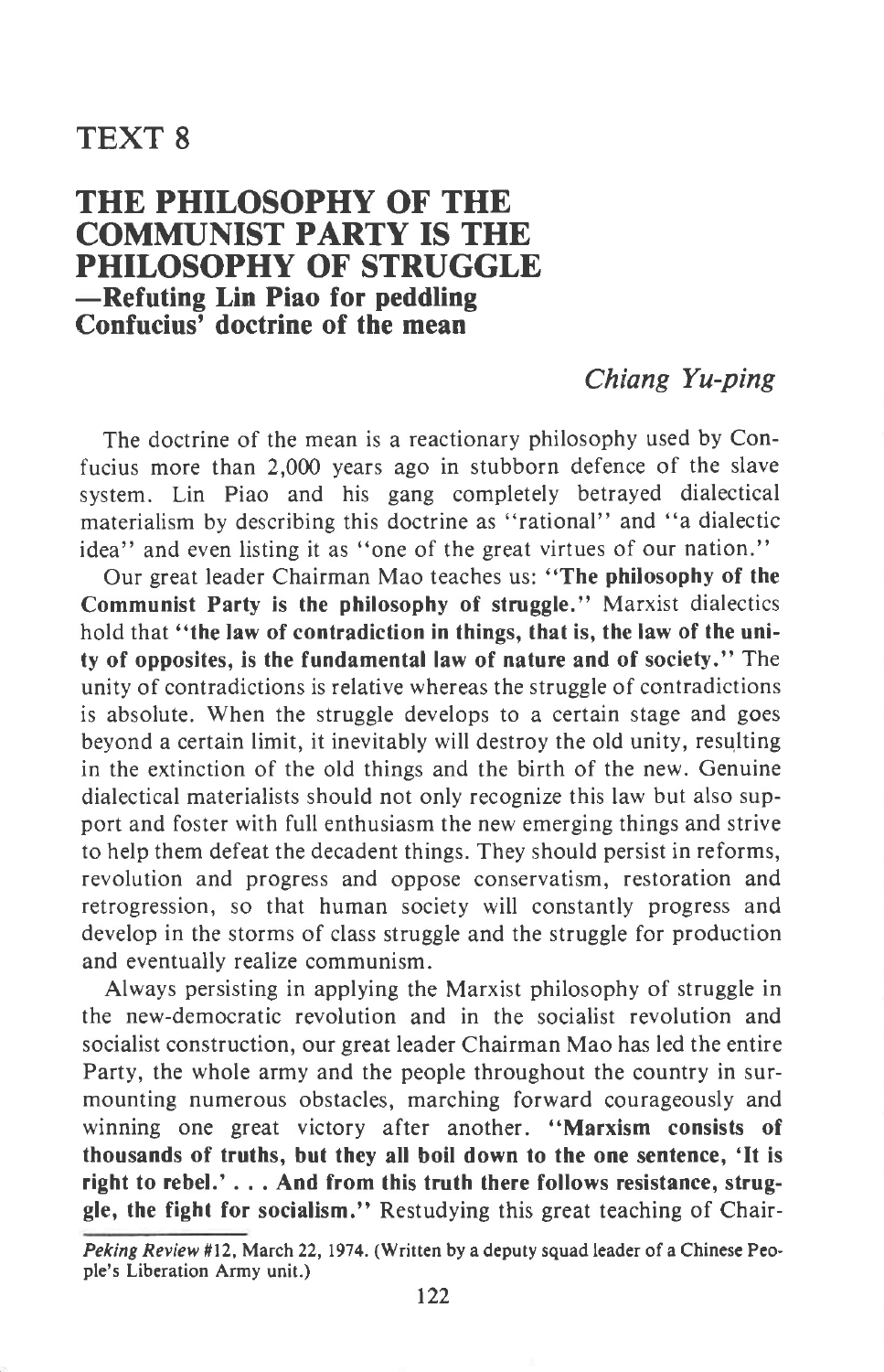man Mao and reviewing every advance in the Chinese reyolution, we deeply realize that to struggle is to progress and triumph while not to struggle is to retrogress, collapse and go revisionist.

But Confucius and the Confucian school after his time advocated "chung yung" (the doctrine of the mean), regarding unity as absolute and describing decadent old things as sacred and inviolable. According to them, "not leaning to either side is called chung; being unchangeable is called yung." Everything should be done in accordance with the slave system's moral standard of "letting the king be a king, the minister <sup>a</sup> minister, the father a father and the son a son," and there should not be the slightest deviation. To act otherwise was to go against the doctrine of the mean. Obviously, this doctrine was a reactionary philosophy used by Confucius and Mencius to oppose reforms and social progress and to protect the old slave system. How can it be "rational" and "a dialectic idea"? In peddling Confucius' doctrine of the mean, Lin Piao and company fully proved that they were not only a gang of political swindlers in the true sense but also out-and-out devout disciples of Confucius.

Falsehood is dressed up as truth, just as fish eyes are palmed off as pearls. In picking the doctrine of the mean out of the garbage heap of the doctrines of Confucius and Mencius and passing it off as, and tampering with, Marxism, Lin Piao tried to use this reactionary philosophy to oppose the Marxist philosophy of struggle and the surging revolutionary movement of the proletariat and drag society backwards. In 1958 when the people of the whole country, guided by the Party's general line for socialist construction, were launching the vigorous movement for the Big Leap Forward and the people's communes with soaring enthusiasm and boundless creativeness, Liu Shaochi and Lin Piao dished up the reactionary philosophy of the doctrine of the mean to attack the general line, the Big Leap Forward and the people's communes. One babbled that "things have gone wrong because they have been carried too far" while the other said that "things have gone beyond the limit" and "have destroyed individual initiative." When Chairman Mao led the entire Party and the people of the whole country in adhering to the principles of Marxism-Leninism and opposing Soviet revisionism, Lin Piao again employed the doctrine of the mean to viciously curse our anti-revisionist struggle, alleging that it "went to extremes." This has fully exposed the ugly features of this renegade and traitor who attempted to throw himself into the lap of the Soviet revisionists.

Guided by Chairman Mao's revolutionary line and holding high the great banner that "it is right to rebel against reactionaries," the revolutionary masses in the Great Proletarian Cultural Revolution demolished the bourgeois headquarters with Liu Shao-chi as its